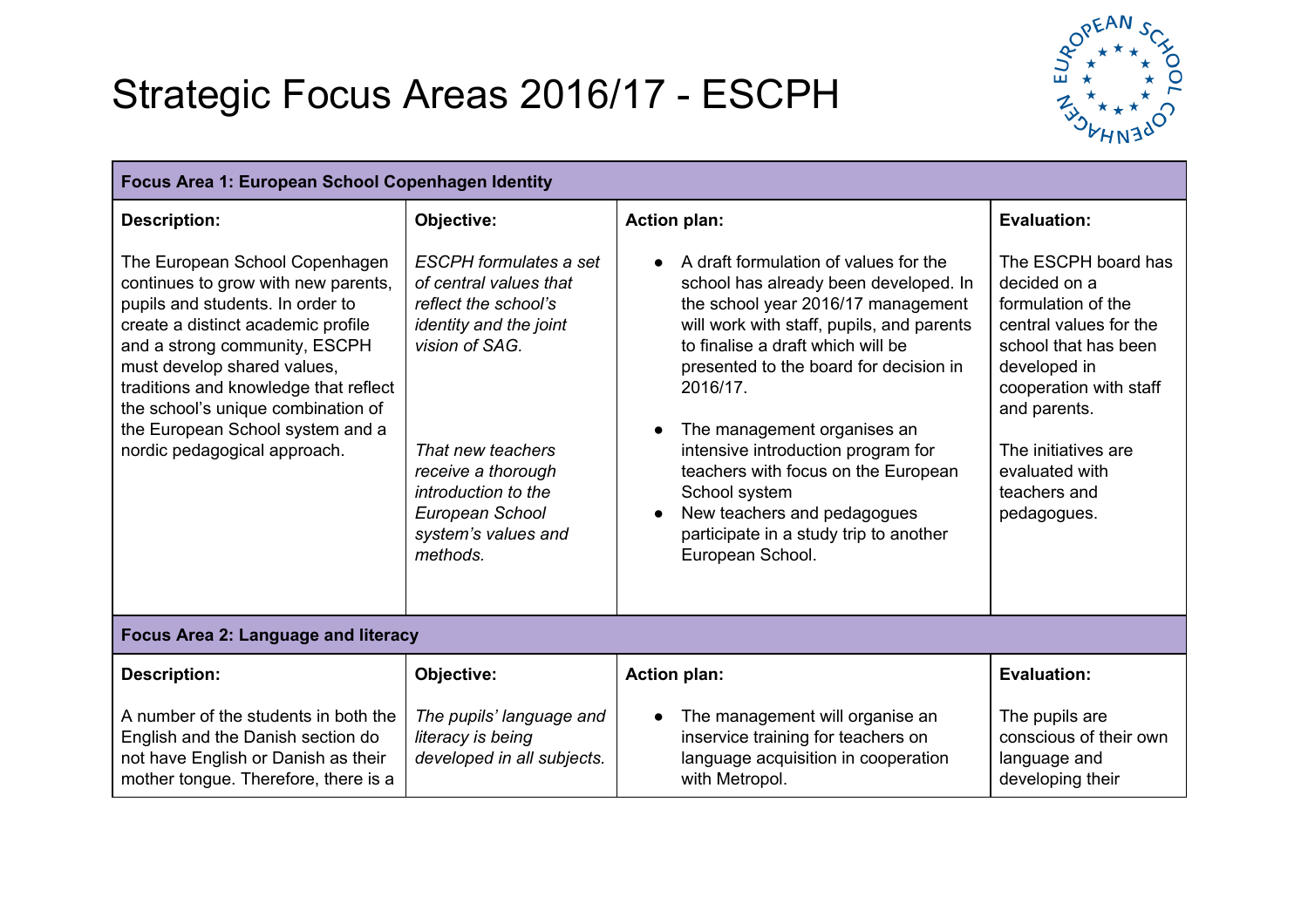| need for a special focus on the<br>development of language and<br>literacy. In the 2016/17 school year,<br>the school will focus on developing<br>language and literacy in all subjects.                                                                                                       |                                                                                                                                              | Within the teams, the teachers will<br>have special focus on the development<br>of pupils' language.<br>The pedagogues will attend a<br>workshop with focus on language to<br>facilitate pedagogical discussions on<br>language in the KKFO hours.<br>The management has made room in<br>the school schedule for reserved time<br>3-4 times a week for working with<br>literacy and language in all classes.<br>This time is set to half an hour in the<br>morning.<br>In cooperation with relevant teachers,<br>the management will develop 'reading<br>guidelines' to support the parents'<br>involvement in developing the pupils'<br>desire and skills in reading. | vocabulary.<br>The morning reading<br>time is evaluated with<br>the teachers in relation<br>to the objective of<br>developing the pupils'<br>language and literacy. |  |  |
|------------------------------------------------------------------------------------------------------------------------------------------------------------------------------------------------------------------------------------------------------------------------------------------------|----------------------------------------------------------------------------------------------------------------------------------------------|------------------------------------------------------------------------------------------------------------------------------------------------------------------------------------------------------------------------------------------------------------------------------------------------------------------------------------------------------------------------------------------------------------------------------------------------------------------------------------------------------------------------------------------------------------------------------------------------------------------------------------------------------------------------|---------------------------------------------------------------------------------------------------------------------------------------------------------------------|--|--|
| <b>Focus Point 3: Teamwork and harmonisation</b>                                                                                                                                                                                                                                               |                                                                                                                                              |                                                                                                                                                                                                                                                                                                                                                                                                                                                                                                                                                                                                                                                                        |                                                                                                                                                                     |  |  |
| <b>Description:</b>                                                                                                                                                                                                                                                                            | Objective:                                                                                                                                   | <b>Action plan:</b>                                                                                                                                                                                                                                                                                                                                                                                                                                                                                                                                                                                                                                                    | <b>Evaluation:</b>                                                                                                                                                  |  |  |
| As a new school with a continuously<br>growing number of pupils and staff it<br>is important to ensure that strong<br>structures for the teachers'<br>teamwork are in place.<br>The school will focus on developing<br>and strengthening the cooperation<br>among the teachers, especially in: | To develop teamwork<br>among the teachers that<br>promotes harmonisation<br>and coherence across<br>sections, cycles, and in<br>the classes. | The teachers will attend a presentation<br>from 'Fagligt Center' about organizing<br>the teamwork and a focus on pupils'<br>learning.<br>The management will schedule regular<br>meetings in the teams and describe the<br>tasks for the teams.<br>New teachers will attend an<br>introduction to visible learning.                                                                                                                                                                                                                                                                                                                                                    | The teachers<br>experience that their<br>teamwork has become<br>more structured.<br>The teachers<br>experience that the<br>teamwork has<br>developed the focus on   |  |  |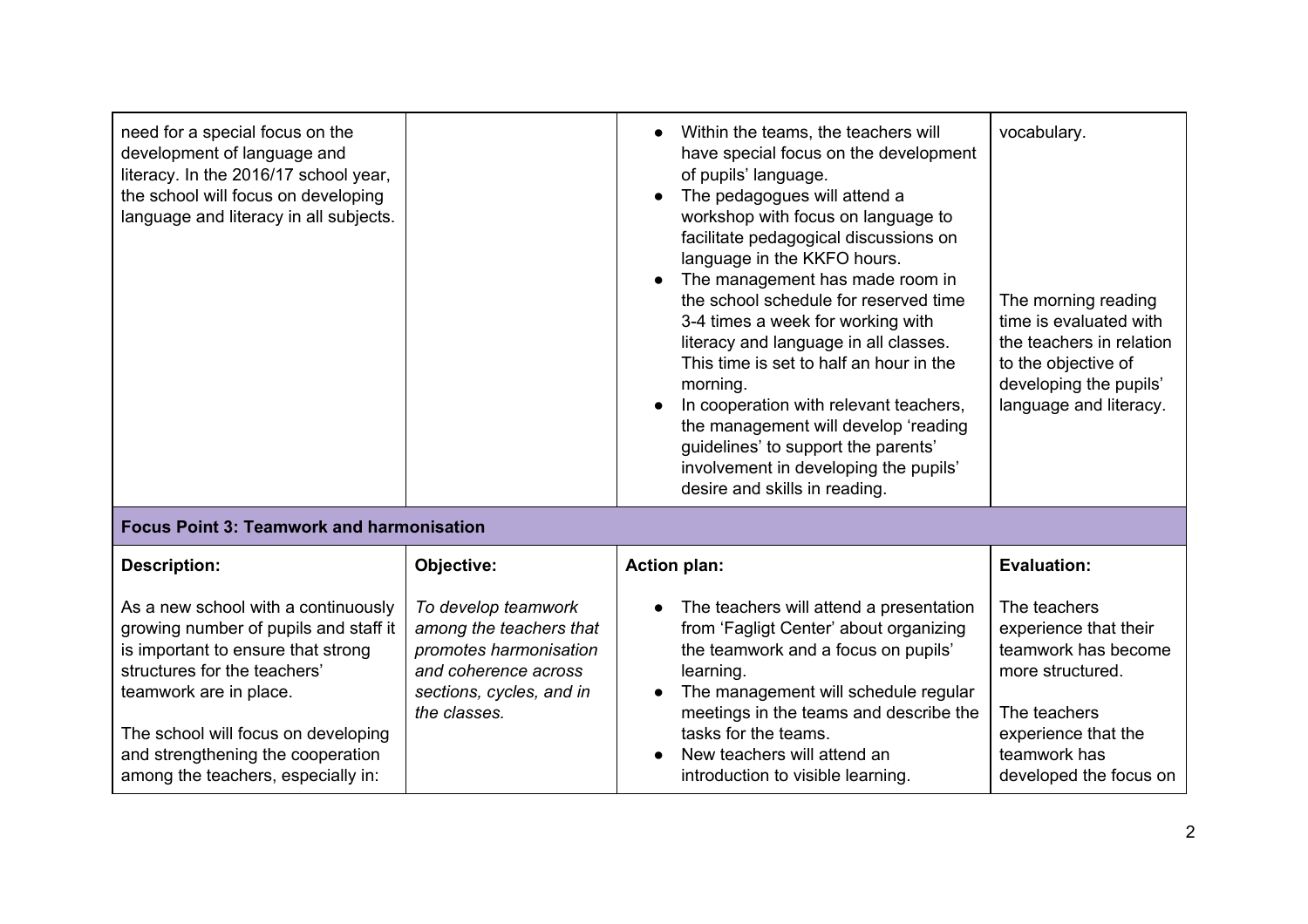| Class team.<br>1)<br>2) Year-level team.<br>3) Section team<br>Focus areas for the teams are:                                                                                                                                |                                                                       |                                                                                                                                                                                                | pupils' language.<br>The teachers<br>experience that the<br>teamwork has<br>developed pupils'<br>learning in terms of<br>setting up goals. |  |  |
|------------------------------------------------------------------------------------------------------------------------------------------------------------------------------------------------------------------------------|-----------------------------------------------------------------------|------------------------------------------------------------------------------------------------------------------------------------------------------------------------------------------------|--------------------------------------------------------------------------------------------------------------------------------------------|--|--|
| Class team:<br>The academic level and social<br>welfare in the class.                                                                                                                                                        |                                                                       |                                                                                                                                                                                                | ICT becomes a tool to<br>support pupils'<br>learning.                                                                                      |  |  |
| Year-level team: Harmonisation and<br>cross-section work.                                                                                                                                                                    |                                                                       |                                                                                                                                                                                                |                                                                                                                                            |  |  |
| Cross-cutting focus areas are:<br>Developing the use of visible<br>$1_{\cdot}$<br>learning to put focus on<br>differentiation and learning<br>strategies.<br>Developing the pupils<br>2.<br>language and literacy.<br>3. ICT |                                                                       |                                                                                                                                                                                                |                                                                                                                                            |  |  |
| <b>Focus Point 4: Wellbeing of pupils</b>                                                                                                                                                                                    |                                                                       |                                                                                                                                                                                                |                                                                                                                                            |  |  |
| <b>Description</b>                                                                                                                                                                                                           | Objective:                                                            | <b>Action plan:</b>                                                                                                                                                                            | <b>Evaluation:</b>                                                                                                                         |  |  |
| Wellbeing of children is essential for<br>their learning and development.<br>Many pupils who start in the<br>European School Copenhagen have                                                                                 | Pupils that thrive and<br>forms friendships with<br>their classmates. | An anti-bullying policy is developed in<br>cooperation with staff and parents and<br>adopted by the board.<br>Appointment of a wellbeing coordinator<br>to facilitate activities with focus on | The well-being<br>examination in 2016/17<br>shows a decrease in<br>the percentage of<br>pupils who feel alone                              |  |  |